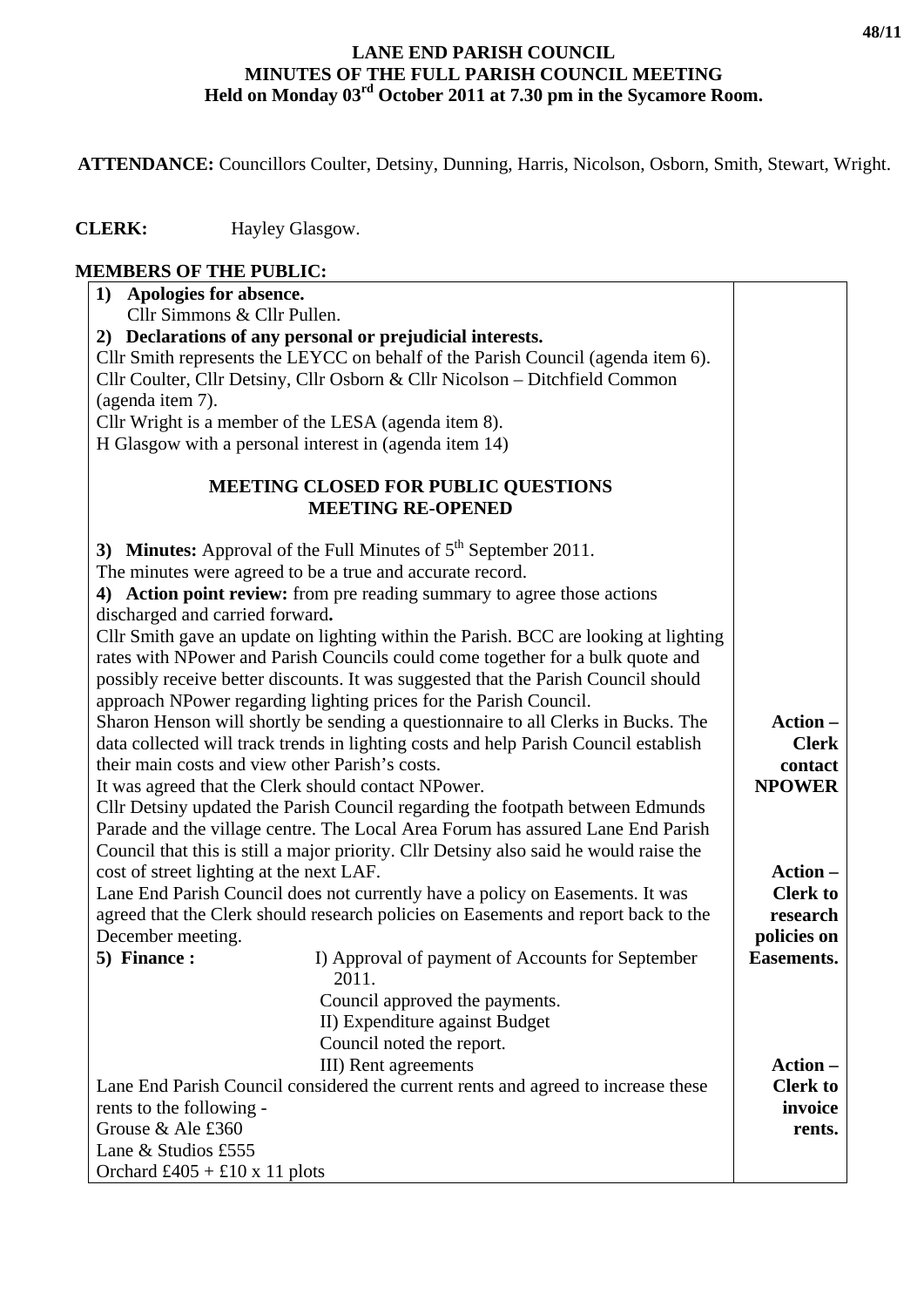| IV) Fencing at Lane End Playing Fields                                                                                                                            | 49/11               |
|-------------------------------------------------------------------------------------------------------------------------------------------------------------------|---------------------|
| The Chairman closed the meeting at 19.51 to address a Parishioner and the meeting<br>re-opened 19.52.                                                             |                     |
| The Clerk had contacted 9 fencing contractors to provide a quote for the broken                                                                                   |                     |
| sections of fence at the playing fields, however only 2 quotes were received.                                                                                     |                     |
| Cllr Wright suggested that only replacing part of the fence would not be sufficient                                                                               |                     |
| and that the entire fence needs to be replaced.                                                                                                                   |                     |
| The Chairman closed the meeting at 19.57 to address a Parishioner and the meeting                                                                                 |                     |
| re-opened 20.02.                                                                                                                                                  |                     |
| Council resolved that the Clerk, Cllr Osborn & Cllr Harris should inspect the whole                                                                               | Action-             |
| fence and, if needed, contractors should re-quote for the whole fence to be replaced                                                                              | Clerk, Cllr         |
| / repaired. Findings should be reported at the November Parish Council meeting.                                                                                   | <b>Harris</b> and   |
| 6) Venue for 2012 Parish Council Meetings.                                                                                                                        | <b>Cllr Osborn</b>  |
| The LEYCC asked if the Parish Council would like to hold some of the Parish                                                                                       | to inspect          |
| Council meetings at their venue. The Parish Council discussed the dates and times                                                                                 | fence.              |
| the LEYCC could offer but these would not fit with the requirements for the Parish                                                                                |                     |
| Council meetings. The Council was therefore not minded to change from its current                                                                                 | Action -            |
| venue. Cllr Smith will advise the management committee of the LEYCC of the                                                                                        | <b>Cllr Smith</b>   |
| Parish Councils decision.<br>7) Ditchfield Common.                                                                                                                | to advise<br>LEYCC. |
| Cllr Coulter reported that the Parish Council had taken professional advice from                                                                                  |                     |
| NALC and BCC legal services with regard to progressing the proposed                                                                                               |                     |
| Memorandum of Understanding with the Parochial Church Council                                                                                                     |                     |
| The Parish Council has powers under Section 124 of the LGA 1972 to buy the land                                                                                   |                     |
| for the area. The advice received was that there would be no problem with the                                                                                     |                     |
| Parish Council buying the land and selling a proportion to the Parochial Church                                                                                   |                     |
| Council (PCC). Also the Memorandum of Understanding is not legally binding for                                                                                    |                     |
| either party, it is just seen as a statement of intent which may, or may not, be                                                                                  |                     |
| followed up. The Parish Council was however advised to consider very carefully if                                                                                 |                     |
| this is a wise way to preserve common land for the benefit of the community                                                                                       |                     |
| There is also a question regarding the grant from the Chiltern Conservation Board                                                                                 |                     |
| and whether proceeding with the Memorandum might be prejudicial to the grant                                                                                      |                     |
| which has been offered. Cllr Osborn had spoken informally to the CCB and the                                                                                      |                     |
| advice which was given is that the grant application would in essence have been<br>changed and it would probably be called in for re-examination. If it was still | Action -            |
| approved it would probably be of a lower value.                                                                                                                   | <b>Clerk to</b>     |
| Cllr Coulter suggested that in the first instance the legal advice is circulated to all                                                                           | send legal          |
| Councillors so that it can be given full consideration and Council should defer                                                                                   | advice to all       |
| formally writing to the CCB for the moment. The Parish Council resolved to review                                                                                 | Councillors.        |
| how to go forward at the November meeting.                                                                                                                        |                     |
| 8) LESA and Playing Fields.                                                                                                                                       |                     |
| Cllr Wright circulated a paper to all Council members prior to the meeting. Cllr                                                                                  |                     |
| Wright confirmed the paper was written by himself after a meeting with Cllr                                                                                       |                     |
| Simmons.                                                                                                                                                          |                     |
| Cllr Wright detailed the substance of the paper. The multi-surface unit in the corner                                                                             |                     |
| of the playing fields is currently marked out for tennis, five aside and basket ball                                                                              |                     |
| but is not being used due to its current condition.                                                                                                               |                     |
| No information on the number of members was currently available from LESA,                                                                                        |                     |
| Membership costs are currently £8 for family and £5 for single.<br>Councillors commented on the substance of the report and thought it was a good                 |                     |
| starting point.                                                                                                                                                   |                     |
| The Chairman closed the meeting at 20.37 to address a Parishioner and the meeting                                                                                 |                     |
| re-opened 20.40.                                                                                                                                                  |                     |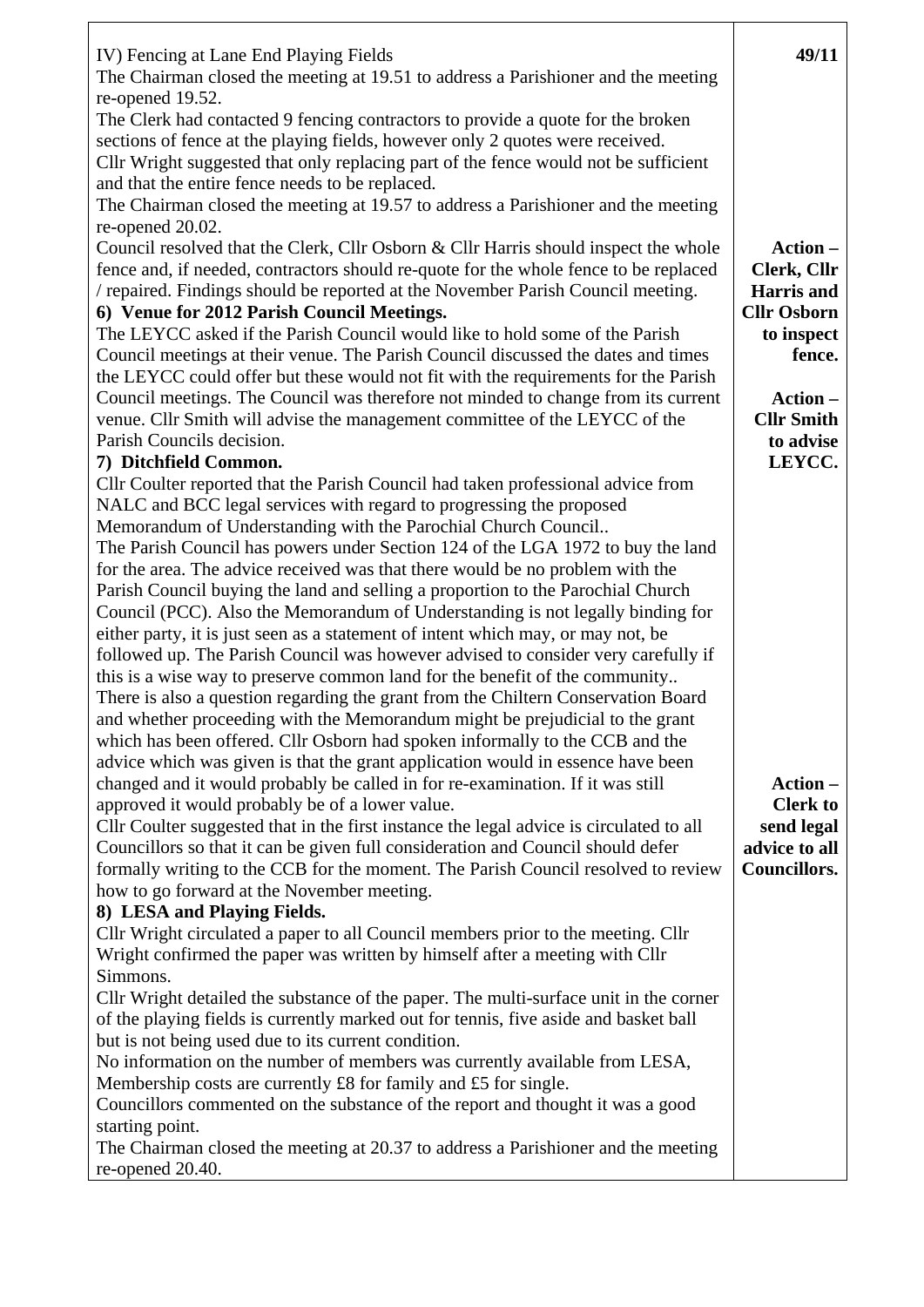| Cllr Wright explained that the current Lease Agreement between Lane End Parish         | 50/11             |
|----------------------------------------------------------------------------------------|-------------------|
| Council and LESA has not been either reviewed, or formally renewed, for a              | <b>Action -</b>   |
| considerable number of years.                                                          | <b>Cllr</b>       |
| Council resolved that the next step would be to organise a meeting between the         | <b>Stewart to</b> |
| Parish Council and LESA. Cllr Stewart, Cllr Harris, Cllr Simmons and Cllr Wright       | organise a        |
| offered to attend the meeting.                                                         | meeting           |
| 9) Clerk's report.                                                                     | with LESA.        |
| Council noted the report.                                                              |                   |
| 10) Invitations to Meetings, Correspondence & Reports received.                        |                   |
| Correspondence received from parishioners would be discussed in closed session.        |                   |
| Council noted the report.                                                              |                   |
| 11) Matters raised by Councillors.                                                     |                   |
| Cllr Stewart requested that Car Parking would be an agenda item for the November       |                   |
| meeting.                                                                               |                   |
| Cllr Smith advised Councillors of two training courses. All bookings should be         |                   |
| made via the Clerk.                                                                    |                   |
| 12) Planning: To consider new applications and receive Wycombe District                |                   |
| <b>Council Decisions and Appeals</b>                                                   |                   |
| <b>New Applications</b>                                                                |                   |
| 11/06989/FUL 70 The Row, Lane End - Householder application for demolition             |                   |
| of existing extension and replacement with larger single storey rear extension.        |                   |
| No objection, however it would visibly better if a pitched roof were incorporated.     |                   |
| 11/06966/FUL - Southfields, Church Road, Cadmore End - Householder                     |                   |
| application for construction of single storey side extension                           |                   |
| No objection                                                                           |                   |
| 11/07147/FUL - Kirkwood, Cadmore End - Erection of 1 x 4 bed detached                  |                   |
| dwelling with basement area, a detached garage to front & creation of new access       |                   |
| (alternative scheme to those allowed under pp 08/07431/FUL (as amended under           |                   |
| 09/07175/MINAMD) & 10/05923/FUL)                                                       |                   |
| Objection, the house has been re-sited to the opposite side of the site frontage       |                   |
| removing the objection from the adjacent property. This seemed strange as it did       |                   |
| impose light restrictions on the bungalow on the now affected boundary. Access to      |                   |
| the basement was also on the affected boundary and the excavation depth may also       |                   |
| affect the bungalow footings. The view of the Parish Council was that it would be      |                   |
| better to centralise the house on the site albeit keeping one side slightly wider for  |                   |
| tractor access. The Parish Council has no objection to the amended access.             |                   |
| <b>CC11/09003/CM Waste Transfer Station Planning Application at High</b>               |                   |
| Heavens, Booker-                                                                       |                   |
| Lane End Parish Council does not challenge the principle of the strategic case for a   |                   |
| Waste Transfer Station in South Buckinghamshire however it believes the proposed       |                   |
| location at High Heavens Waste Disposal Site is inappropriate and therefore objects    |                   |
| to the current planning application.                                                   |                   |
| This objection is on a number of grounds :                                             |                   |
| Firstly, the Parish Council is opposed, in principle, to any major development on      |                   |
| the Green Belt or land falling within the Chilterns Area of Outstanding Natural        |                   |
| Beauty (AONB). The proposed Waste Transfer Station is within both and the Parish       |                   |
| Council believes the application should therefore be refused on these grounds alone.   |                   |
| The application does not appear to advance any exceptional circumstances which         |                   |
| might be used as grounds for departing from normal policy nor does it demonstrate      |                   |
| that a strategic review of alternative sites has been conducted which might be able    |                   |
| to demonstrate that this is the only suitable site for this proposed development.      |                   |
| The application stresses the importance of good links to the strategic road network    |                   |
| the Council believes that at the proposed location this is clearly not the case as the |                   |
| link roads are not only unsuitable for high volumes of HGV traffic but also very       |                   |